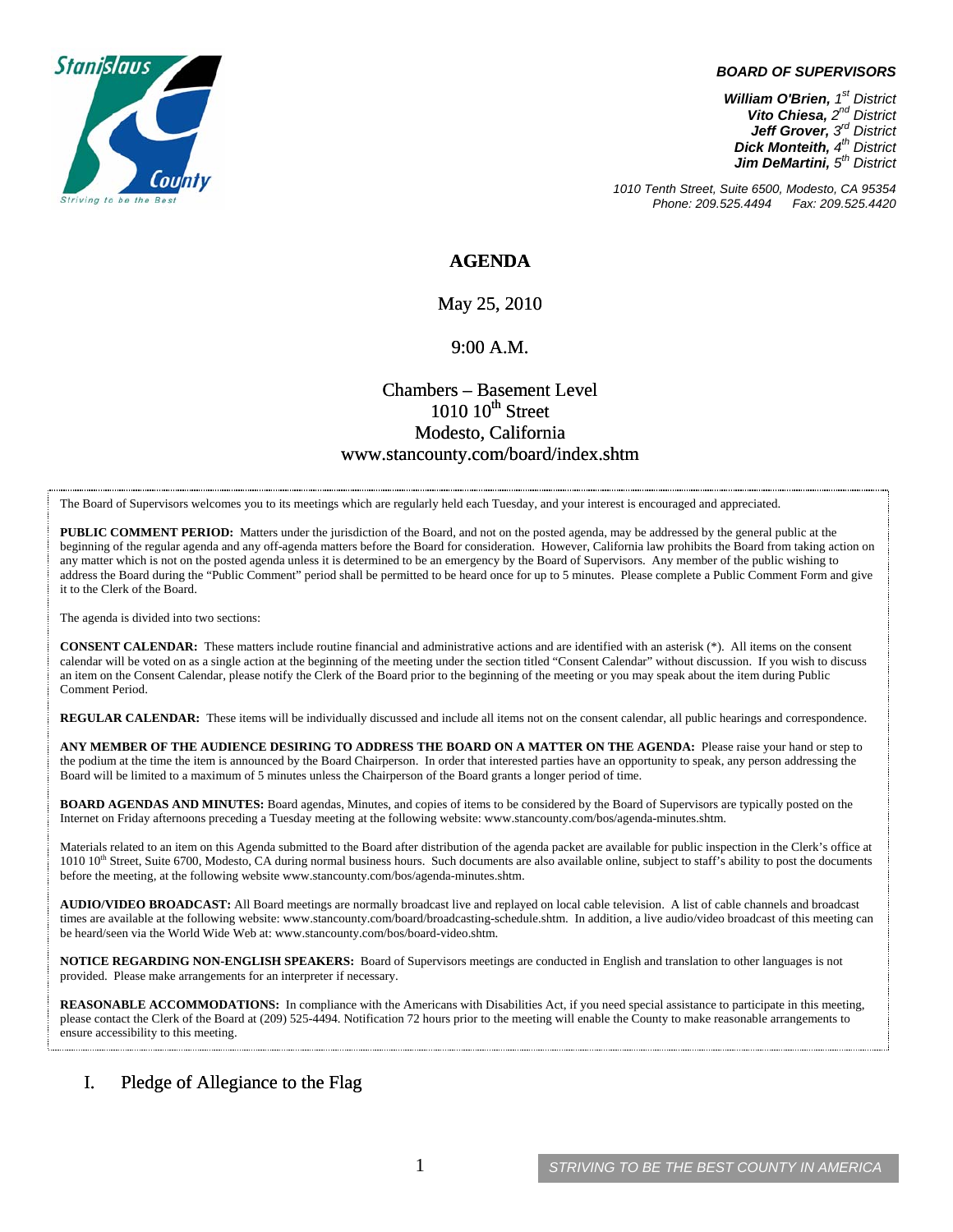- II. Presentation: Commendation for the King Kennedy Memorial Center Board of Directors Upon the Celebration of the 40th Annual Juneteenth Celebration
- III. Public Comment Period
- IV. Consent Calendar
- V. Agenda Items
	- A. Miscellaneous
	- \* 1. Approval of the Minutes for May 18, 2010 ([View Item\)](http://www.stancounty.com/bos/minutes/2010/min05-18-10.pdf)
	- \* 2. Approval of Appointment of Michael Golkin to the Stanislaus County Local Task Force on Solid Waste Management ([View Item\)](http://www.stancounty.com/bos/agenda/2010/20100525/A02.pdf)
	- \* 3. Approval to Declare a Vacancy on the El Solyo Water District Board of Directors and Approval of a Commendation for Edward Bettencourt for his Years of Service ([View Item\)](http://www.stancounty.com/bos/agenda/2010/20100525/A03.pdf)
	- \* 4. Approval to Commend:
		- a. University of California Cooperative Extension Director Ed Perry Upon his Retirement from Stanislaus County ([View Item\)](http://www.stancounty.com/bos/agenda/2010/20100525/A04a.pdf)
		- b. Debbie LaBarbera Upon her Retirement from University of California Cooperative Extension of Stanislaus County ([View Item\)](http://www.stancounty.com/bos/agenda/2010/20100525/A04b.pdf)
	- B. Chief Executive Office
	- \* 1. Approval of Senior Community Service Employment Program (SCSEP) Department of Labor Appropriations Act Contract AA-0910-30 for Fiscal Years 2009-2010 and 2010- 2011 with the California Department of Aging – Aging & Veterans Services ([View Item\)](http://www.stancounty.com/bos/agenda/2010/20100525/B01.pdf)
	- \* 2. Approval of Agreements for Mental Health, Alcohol and Other Drug, and Ancillary Services for Fiscal Year 2010-2011 – Behavioral Health and Recovery Services ([View Item\)](http://www.stancounty.com/bos/agenda/2010/20100525/B02.pdf)
	- \* 3. Approval to Enter into a Multi-Year Agreement between Behavioral Health and Recovery Services and the State Department of Alcohol and Drug Programs for the Provision of Alcohol and Other Drug Services for Fiscal Year 2010-2011 through Fiscal Year 2012- 2013 – Behavioral Health and Recovery Services ([View Item\)](http://www.stancounty.com/bos/agenda/2010/20100525/B03.pdf)
	- \* 4. Approval to Accept the Community Services Agency and the Probation Department County Self-Assessment for the California Child and Family Services Program – Community Services Agency ([View Item\)](http://www.stancounty.com/bos/agenda/2010/20100525/B04.pdf)
	- \* 5. Approval to Adopt the Recommended Decision of the Nuisance Abatement Hearing Board Regarding CE No. 10-0064 at 5954 and 5960 Wilkins Avenue, Oakdale, California – Environmental Resources ([View Item\)](http://www.stancounty.com/bos/agenda/2010/20100525/B05.pdf)
	- \* 6. Approval of Requests from the:
		- a. Modesto North Rotary Club to Have Exclusive Use of Frank Raines Regional Park on June 12, 2010, for their Twentieth Annual Classic Canyon Century Bike Ride and Waiver of Fees for the Exclusive Use – Parks and Recreation ([View Item\)](http://www.stancounty.com/bos/agenda/2010/20100525/B06a.pdf)
		- b. Society for Handicapped Children & Adults to Have Exclusive Use of Modesto Reservoir Water Ski Course on June 26, July 17th, August 14th, and September 11th for their 2010 Adapted Water Skiing Event Days – Parks and Recreation ([View Item\)](http://www.stancounty.com/bos/agenda/2010/20100525/B06b.pdf)
		- c. Greater Yosemite Council, Cub Scout Troop No. 48, to Have Exclusive Use of Kiwanis Camp Beginning June 11, 2010, and Ending June 13, 2010, for their Scout Camp Out – Parks and Recreation ([View Item\)](http://www.stancounty.com/bos/agenda/2010/20100525/B06c.pdf)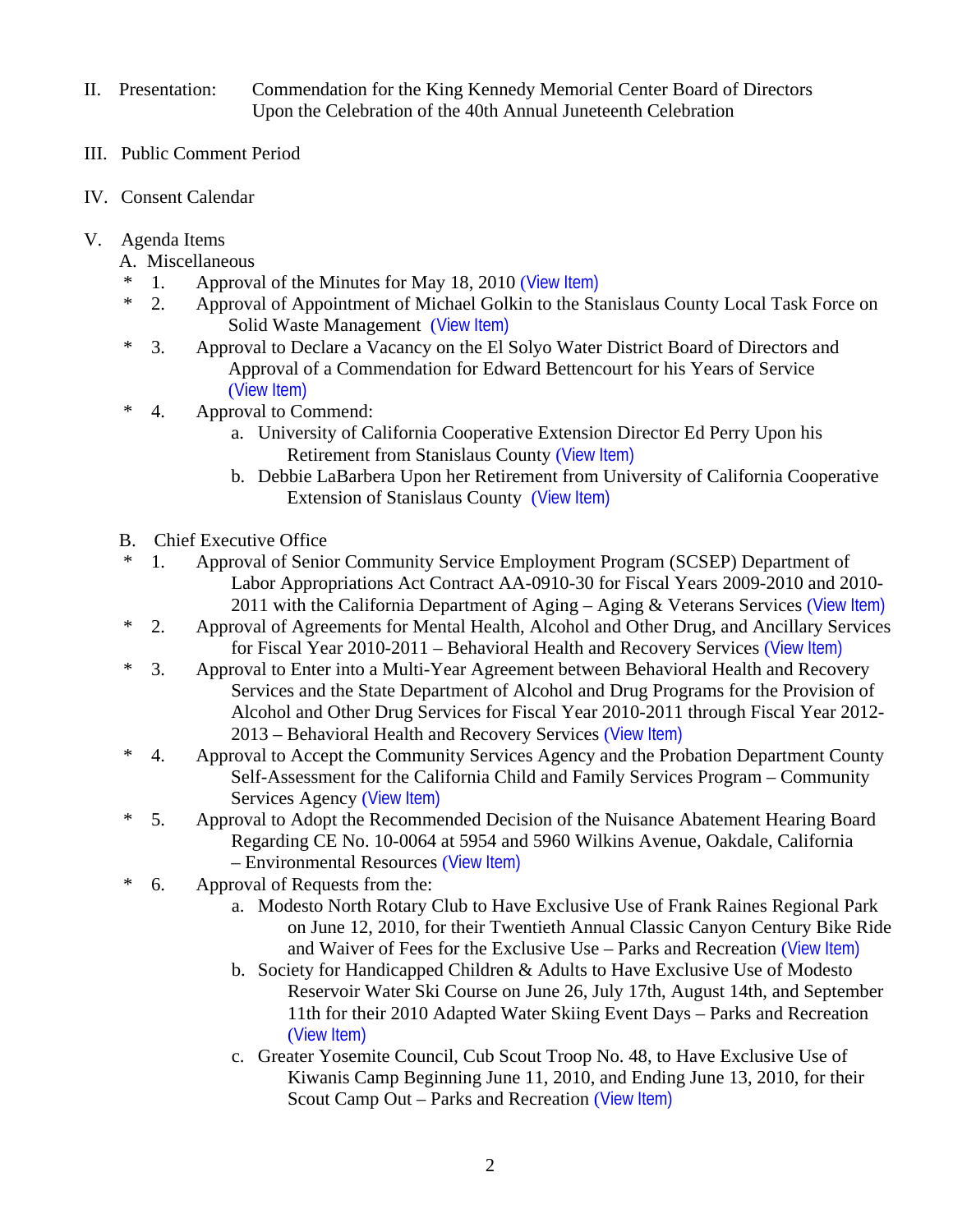- \* 7. Approval for the Chief Probation Officer to Apply for and Accept a Juvenile Accountability Block Grant (JABG) from the Corrections Standards Authority (CSA) to Provide Services and Activities to Assist Youthful Offenders in Curbing Their Criminal Behaviors – Probation ([View Item\)](http://www.stancounty.com/bos/agenda/2010/20100525/B07.pdf)
- \* 8. Approval to Accept the Stanislaus County Treasury Pool's April 2010 Monthly Investment Report – Treasurer-Tax Collector ([View Item\)](http://www.stancounty.com/bos/agenda/2010/20100525/B08.pdf)
- \* 9. Approval of the Distribution of Excess Proceeds of \$85,847.12 from the February 25, 2009 Sale of Tax-Defaulted Properties – Treasurer-Tax Collector ([View Item\)](http://www.stancounty.com/bos/agenda/2010/20100525/B09.pdf)
- \* 10. Approval to Amend the Contract for the Completion of a Topographical Survey for Phase III Tenant and Site Improvements at the Nick W. Blom Salida Library with Pacific Design Associates, Inc. – Chief Executive Office ([View Item\)](http://www.stancounty.com/bos/agenda/2010/20100525/B10.pdf)
	- 11. Approval of the Reduction-in-Force of Sixteen Filled Full-Time Positions, the Deletion of Seven Vacant Positions, and the Downgrade of Three Filled Full-Time Positions in the Community Services Agency Effective August 21, 2010 – Community Services Agency ([View Item\)](http://www.stancounty.com/bos/agenda/2010/20100525/B11.pdf)
- C. Department of Public Works
- 1. Approval of the Transit Transportation Development Act Claim for Fiscal Year 2010-2011 ([View Item\)](http://www.stancounty.com/bos/agenda/2010/20100525/C01.pdf)
- \* 2. Approval to Consider and Adopt a Resolution of Necessity to Acquire Real Property or Interest in Real Property by Eminent Domain for the State Route 219 Widening Project, Parcel Owner Union Pacific Railroad, APN: N/A, 10-Sta-219-KP 7.05, Parcel 15653 ([View Item\)](http://www.stancounty.com/bos/agenda/2010/20100525/C02.pdf)
- \* 3. Approval to Award the Construction Contract for the Grayson Road Bridge at Laird Slough to Cunningham & Sons, Inc., Oakdale, California ([View Item\)](http://www.stancounty.com/bos/agenda/2010/20100525/C03.pdf)
- \* 4. Approval to Adopt Plans and Specifications for the 2009 Slurry Seal Project and Set the Bid Opening Date ([View Item\)](http://www.stancounty.com/bos/agenda/2010/20100525/C04.pdf)
- D. Department of Planning and Community Development
	- 1. Approval of the Residential Building Permit Pilot Amnesty Program ([View Item\)](http://www.stancounty.com/bos/agenda/2010/20100525/D01.pdf)
- E. County Counsel

# VI. Scheduled Matters

- 9:05 a.m. Public Hearing to Consider Approval of Lot Line Adjustment Application No. 2009-13 and Williamson Act Cancellation No. 2009-02, Lindskoog ([View Item\)](http://www.stancounty.com/bos/agenda/2010/20100525/PH905.pdf)
- 9:10 a.m. Sitting as the In-Home Supportive Services Public Authority of Stanislaus County ([View Item\)](http://www.stancounty.com/bos/agenda/2010/20100525/PH910.pdf)
	- I. Call to Order
	- II. Consent Calendar (Those items marked with an \*) \*A. Minutes of December 15, 2009
	- III. Correspondence A. None
	- IV. Public Hearings A. None
	- V. Agenda Items